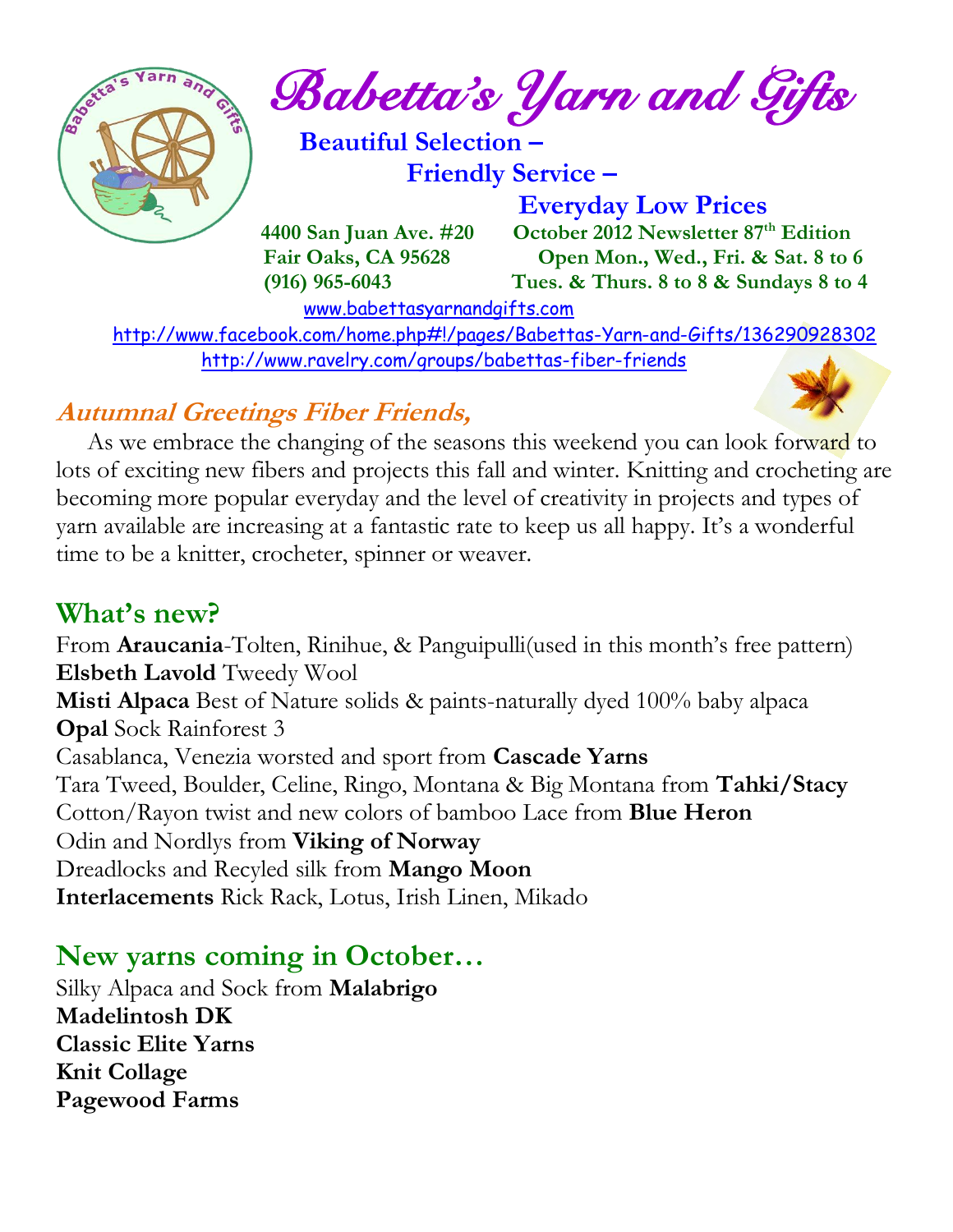*Fiber event in Dixon this fall you don't want to miss… Lambtown USA 2012 follow the link for more info <http://www.lambtown.com/>*

 We have 1 opening left in the Wet Felted Flowers Workshop on Sept. 27 from 3pm to 7pm. The \$55 sign-up fee includes all materials.

 Hope you get a chance to check out the  **Classic Elite Trunk Show "Color by Kristen" Sept. 20 through Oct. 7** 



**Vera KAL with Gustine**

 Learn Fairisle knitting with this Classic Elite's new "Color by Kristen" yarn line. This project is made in worsted weight. Oct. 9, 16 & 23 from 6:30-8pm Sign-up fee \$40 & receive a 10%off coupon for materials

Babetta's Second Saturday Potluck from noon to 3pm. Bring some food to share and a project to work on and spend some time with your Fiber Friends. This month's date is October 13.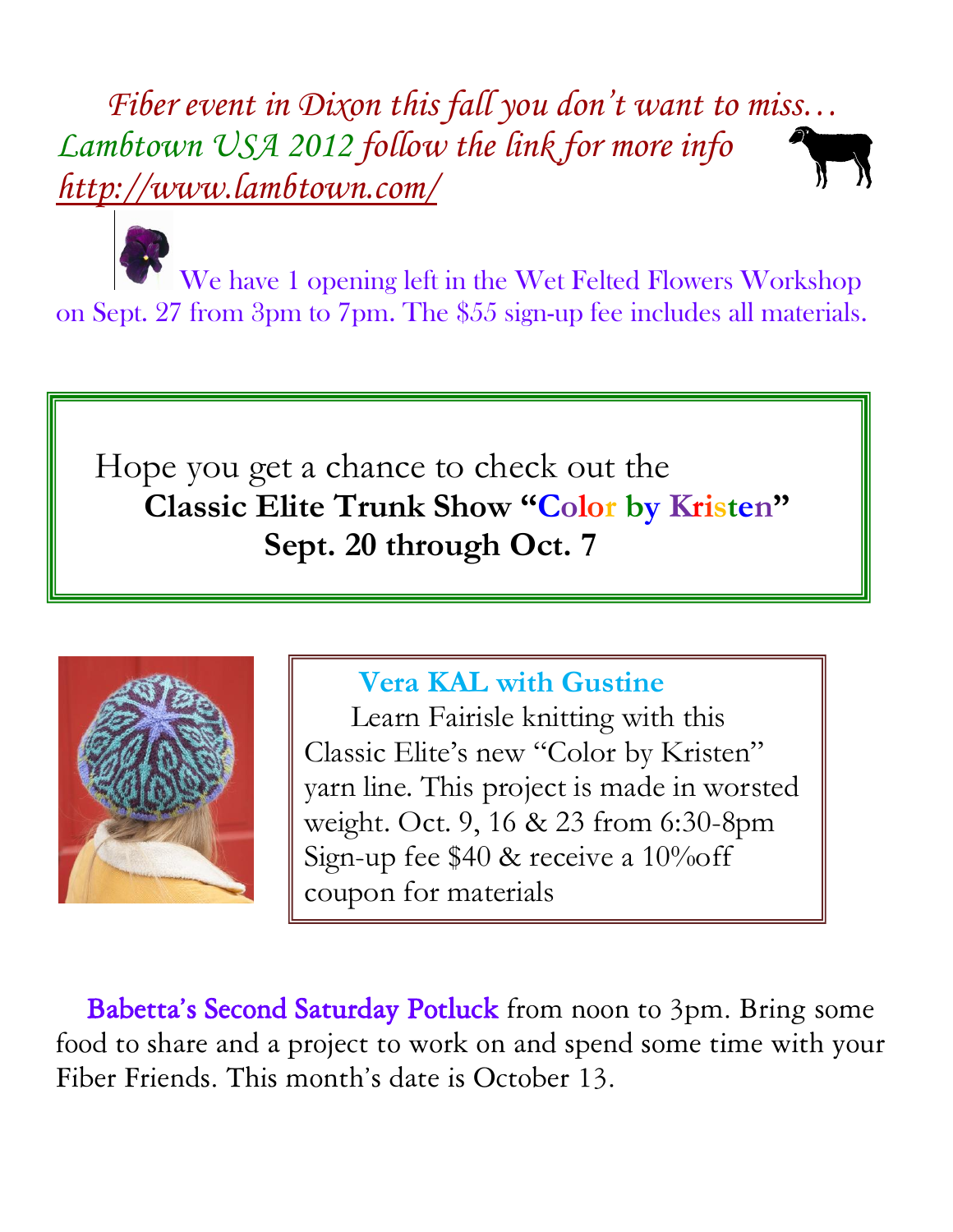# **Classes for October at Babetta's 916-965-6043**

 *In our project classes you can learn to knit anything from scarves to socks to felted purses to lace shawls to hats to sweaters. Pick your project and join in the fun. Our knitters inspire each other to try new things by sharing ideas and showing off their latest creation. Sign up for one of our classes and you will receive a coupon for 10% off.*

 **Pre-registration is required as class sizes are limited. Please choose your dates carefully. Because of scheduling conflicts and complications, make-up classes will only be allowed under special circumstances and individual consideration.**

*Our project class knitting teacher Maya Gardner has been teaching at Babetta's for 7 years and can help you make your fiber dreams come true in a fun and patient atmosphere.*

**Tuesdays Oct. 2, 9 & 16** Knitting Project 10am – 11:30am fee \$40 Knitting Project 6pm – 7:30pm fee \$40

**Wednesdays Oct. 3, 10 & 17** Knitting Project 1pm – 2:30pm fee \$40 Knitting Project 3:30pm- 5pm fee \$40

**Thursday Oct. 4, 11 & 18** Knitting Project 6pm – 7:30pm fee \$40

**Saturdays Oct. 6, 13 & 20** Knitting Project 4pm – 5:30pm fee \$40.

### **Charity Knitting Group**

#### **Private Lessons**

Knitting or Crochet \$20 an hour Group Knitting or Crochet Private lessons \$15 an hour per person. Spinning or weaving \$25 an hour Group rates are \$20 an hour per person. 50% deposit required when scheduling. Cancellations with less than 24 hour notice will forfeit deposit with exceptions for emergencies. Other cancellations can be transferred to rescheduled lessons or store credit.

 How would you like to do some charity knitting/crocheting with a lovely group of people? **"The Purls of Fair Oaks"** meets the second Thursday of every month from 10am to noon here at **Babetta's.** This wonderful group of knitters makes newborn and preemie hats for local hospitals as well as other local charity groups. If you'd like to come join the group there's always room for more. This month's date is Oct. 11.. If you'd like to drop off any knitted or crocheted donation items you can do that at any time and I will pass them on.

 Don't forget about our ongoing food drive. Bring in a nonperishable food item and be entered to win a \$25 Gift Certificate. The drawing is at the end of each month.